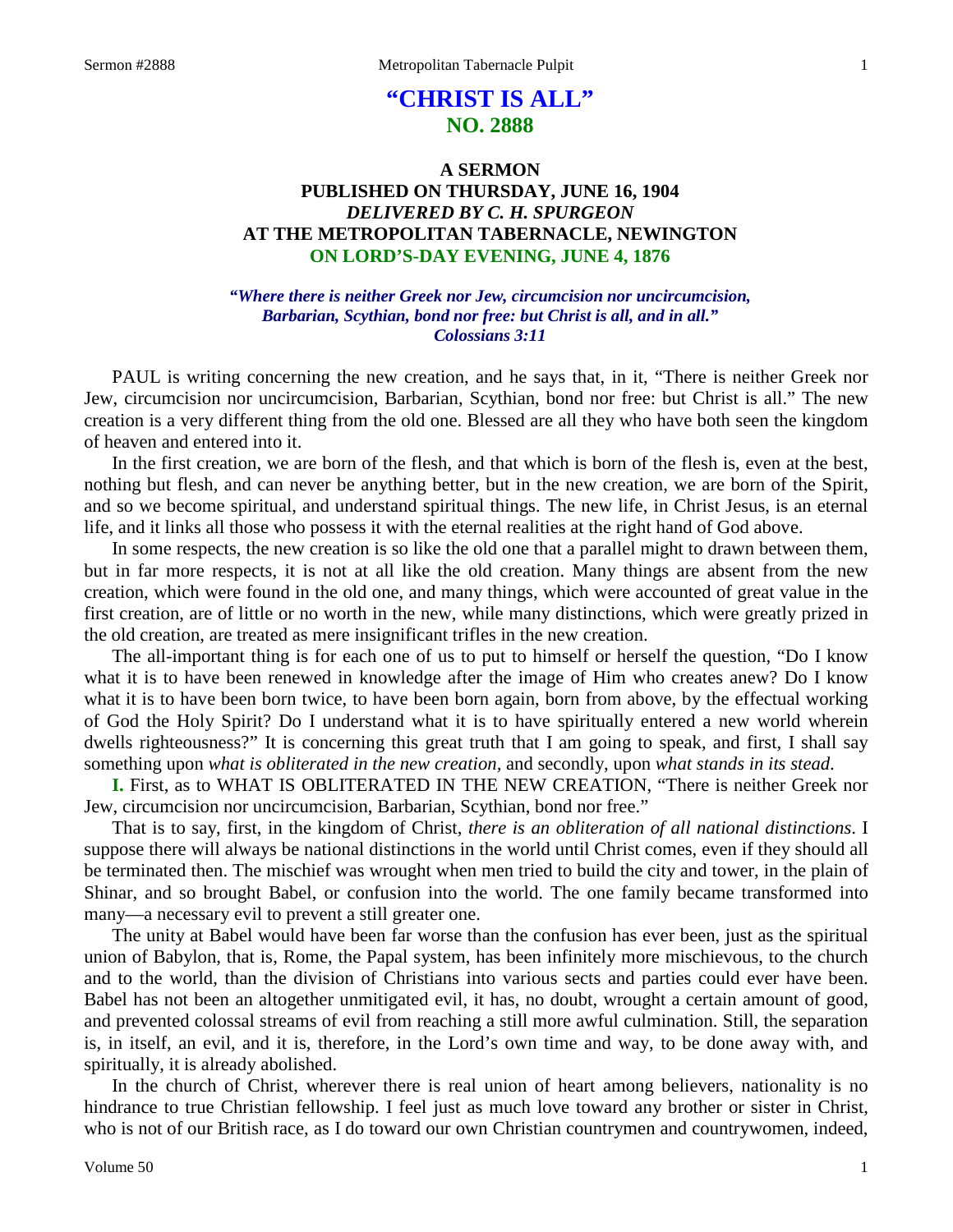I sometimes think I feel even more the force of the spiritual union when I catch the Swiss tone, or the French, or the German, breaking out in the midst of the English, as we often do here, thank God. I seem to feel all the more interest in these beloved brethren and sisters because of the little difference in nationality that there is between us. Certainly, brethren, in any part of the true church of Christ, all national distinctions are swept away, and we "are no more strangers and foreigners, but fellow citizens with the saints, and of the household of God."

Under the Christian dispensation, the distinction or division of nationality has gone from us in this sense. We once had our national heroes, each nation still glories in its great men of the heroic age, or in its mythical heroes, but the one Champion and Hero of Christianity is our Lord Jesus Christ, who has slain our dragon foes, routed all our adversaries, broken down the massive fortress of our great enemy, and set the captives free.

We sing no longer of the valiant deeds of our national heroes—St. George, St. Andrew, St. Patrick, St. Denis, and the other "saints" so-called, who were either only legendary, or else anything but "saints" as we understand the term. We sing the prowess of the King of all saints, the mighty Son of David, who is worthy of our loftiest minstrelsy. King Arthur and the knights of the round table, we are quite willing to forget when we think of "another King, one Jesus," and of another table, where they who sit are not merely good knights of Jesus Christ, but are made kings and priests unto Him who sits at the head of the festal board.

Barbarian, Scythian, Greek, Jew—these distinctions are all gone as far as we are concerned, for we are all one in Christ Jesus. We boast not of our national or natural descent, or of the heroes whose blood may be in our veins, it is enough for us that Christ has lived, and Christ has died, and Christ has "spoiled principalities and powers," and trampled down sin, death, and hell, even as He fell amid the agonies of Calvary.

Away too, has gone all our national history, so far as there may have been any desire to exalt it for the purpose of angering Christian brethren and sisters of another race. I wish that even the names of wars and famous battlefields could be altogether forgotten, but if they do remain in the memories of those of us who are Christians, we will not boast as he did who said, "But 'twas a famous victory," nor will we proudly sing of—

## *"The flag that braved a thousand years The battle and the breeze."*

As Christians, our true history begins—nay, I must correct myself, for it had no beginning except in that dateless eternity when the Divine Trinity in Unity conceived the wondrous plan of predestinating grace, electing love, the substitutionary sacrifice of the Son of God for the sins of His chosen people, the full and free justification of all who believe, and the eternal glory of the whole redeemed family of God. This is our past, present, and future history, we, who are Christians, take down the Volume of the Book wherein these things are written, and we make our boast in the Lord, and thus the boasting is not sinful.

As to laws and customs, of which each nation has its own, it is not wrong for a Christian to take delight in a good custom which has been long established, or earnestly to contend for the maintenance of ancient laws, which have preserved inviolate the liberty of the people age after age, but still, the customs of Christians are learned from the example of Christ, and the laws of believers are the precepts laid down by Him.

When we are dealing with matters relating to the church of Christ, we have no English customs, or French customs, or American customs, or German customs, or if we have, we should let them go, and have only Christian customs henceforth. Did our Lord Jesus Christ command anything? Then, let it be done. Did He forbid anything? Then, away with it. Would He smile upon a certain action? Then, perform it at once. Would He frown upon it? Then, mind that you do the same. Blessed is the believer who has realized that the laws and customs for the people of God to observe are plainly written out in the life of Christ, and that He has become to us now, "all, and in all."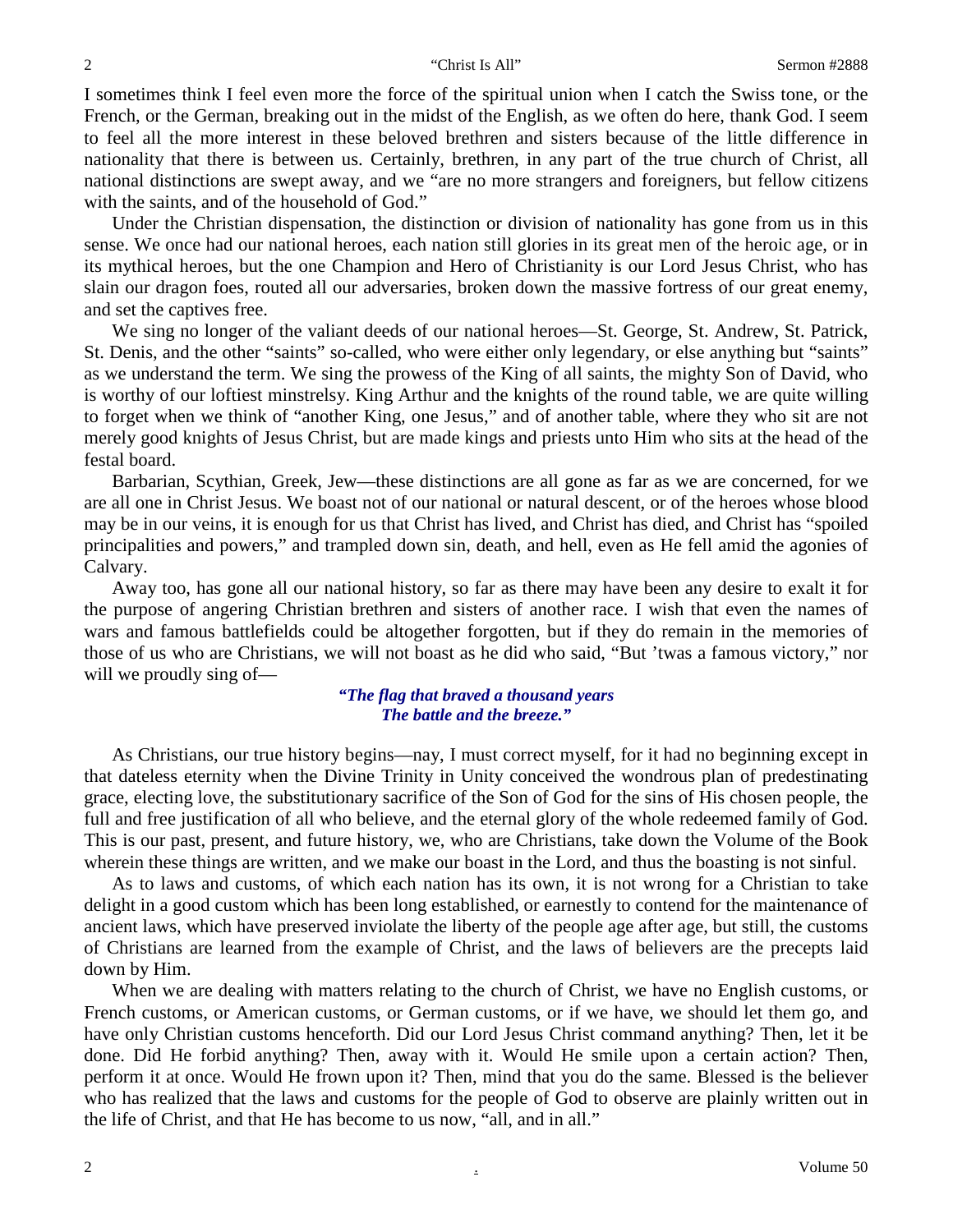Christ, by giving liberty to all His people, has also obliterated the distinctions of nationality which we once located in various countries. One remembers, with interest, the old declaration, *"Romanus sum,"* ("I am a Roman"), for a citizen of Rome, wherever he might be, felt that he was a free man whom none would dare to hurt, else Roman legions would ask the reason why, and an Englishman, in every country, wherever he may be, still feels that he is one who was born free, and who would sooner die than become a slave, or hold another man or woman in slavery.

But brethren and sisters, there is a higher liberty than this—the liberty wherewith Christ has made His people free, and when we come into the church of God, we talk about that liberty, and we believe that Christians, even if they have not the civil and religious rights which we possess, would still be as free in Christ as we are. There are still many in various parts of the world, who do not enjoy the liberties that we have, who, notwithstanding their bonds, are spiritually free, for as the Son has made them free, they are free indeed.

Christ also takes from us all inclination or power to boast of our national prestige. To me, it is prestige enough to be a Christian—to bear the cross Christ gives me to carry, and to follow in the footsteps of the great Cross-bearer. What is the power, in which some boast, of sending soldiers and cannon to a distant shore, compared with the almighty power wherewith Christ guards the weakest of us who dares to trust Him?

What reason is there for a man to be lifted up with conceit just because he happens to have been born in this or that highly-favored country? What is such a privilege compared with the glories which appertain to the man who is born again from above, who is an heir of heaven, a child of God through faith in Jesus Christ, and who can truthfully say, "All things are mine, and I am Christ's, and Christ is God's."

What is the wondrous internationalism that levels all these various nationalities in the church of Christ, and makes us all one in Him? Spiritually, we have all been born in one country, the New Jerusalem is the mother of us all. It is not my boast that I am a citizen of this or that earthly city or town here, it is my joy that I am one of the citizens of "a city which hath foundations, whose Builder and Maker is God."

Christ has fired all of us, who are His people, with a common enthusiasm. He has revealed Himself to each one of us as He does not unto the world, and in the happy remembrance that we belong to Him, we forget that we are called by this or that national name, and only remember that He is our Lord, and that we are to follow where He leads the way.

He has pointed us to heaven as the leader of the Goths and Huns pointed his followers to Italy, and said, "There is the country whence come the luscious wines of which you have tasted. Go, and take the vineyards, and grow the vines for yourselves," and so they forgot that they belonged to various tribes, and they all united under the one commander who promised to lead them on to the conquest of the rich land for which they panted.

And now, we, who are in Christ Jesus, having tasted of the Eshcol clusters which grow in the heavenly Canaan, follow our glorious Leader and Commander, as the Israelites followed Joshua, forgetting that we belong to so many different tribes, but knowing that there is an inheritance reserved in heaven for all who follow where JEHOVAH-JESUS leads the way.

The next thing to be observed in our text, is that *ceremonial distinctions are obliterated*. When Paul says that "there is neither circumcision nor uncircumcision," he recalls the fact that, under the law, there were some who were peculiarly the children of promise, to who were committed the oracles of God, but there is no such thing as that now.

Then there were others, who stood outside the pale of the law—the sinners of the Gentiles, who were left in darkness until their time for receiving the light should come, but Christ has fused these two into one, and now, in His church, "there is neither Greek nor Jew." I marvel at the insanity of those who try to prove that we are Jews—the lost ten tribes, forsooth! I grant you that the business transactions of a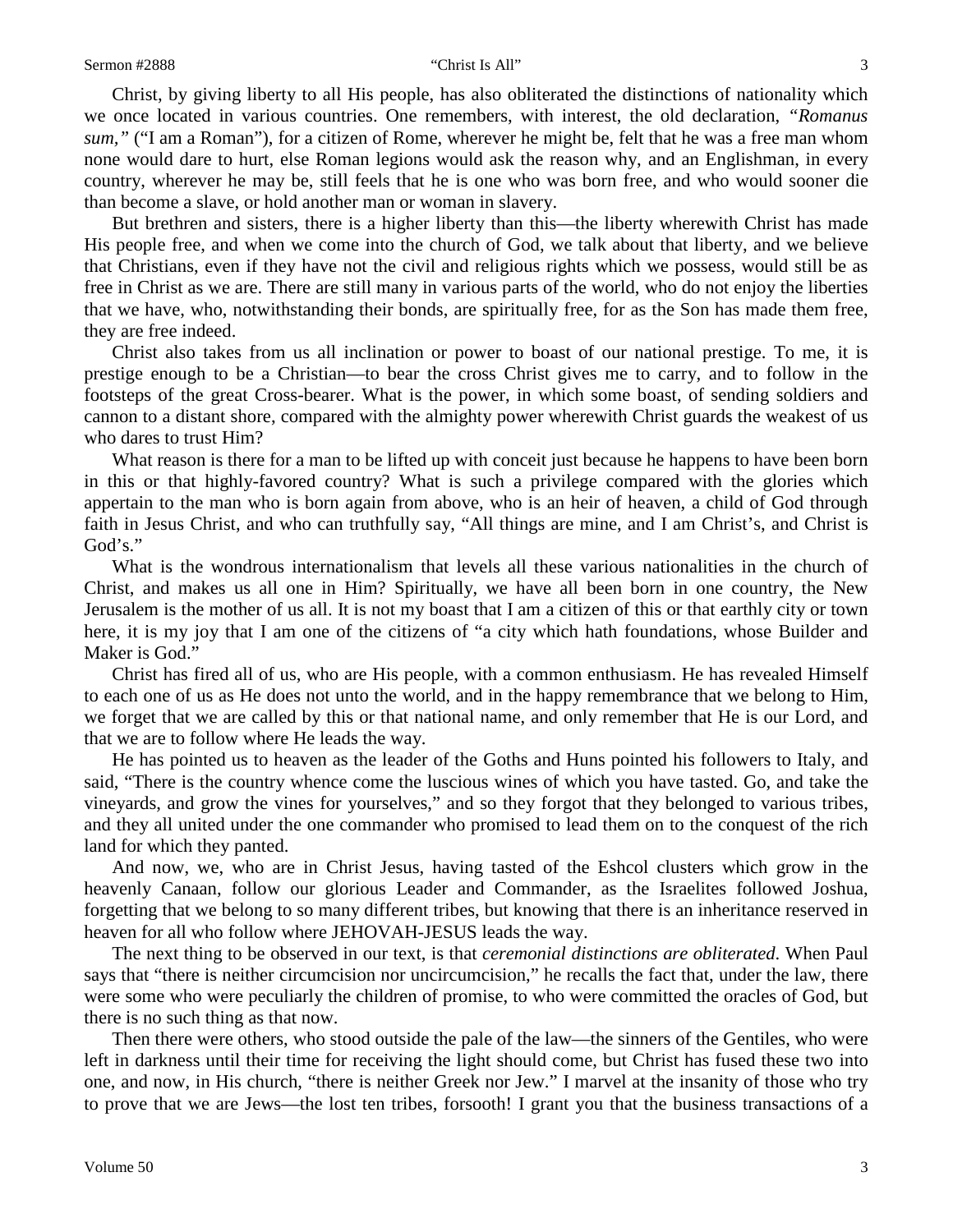#### 4 "Christ Is All" Sermon #2888

great many citizens of London afford some support to the theory, but it is only a theory, and a very crazy one too.

But suppose they were able to prove that we are of the seed of Abraham, after the flesh, it would not make any difference to us, for we are expressly told that "there is neither Greek nor Jew, circumcision nor uncircumcision," for all believers are one in Christ Jesus. The all-important consideration is—Are we Christians? Do we really believe in Jesus Christ, to the salvation of our souls? The apostle truly says, "Christ is all," for He has done away with all the distinctions that formerly existed between Jews and Gentiles. He has leveled down and He has leveled up.

First He has leveled down the Jews, and made them stand in the same class as the Gentiles, shutting them up under the custody of the very law in which they gloried, and making them see that they can never come out of that bondage except by using the key of faith in Christ. So our Lord Jesus has stopped the mouths of both Jews and Gentiles, and made them stand equally guilty before God, for on the other hand, He has leveled up the outcast and despised Gentiles, and has admitted us to all the privileges of His ancient covenant, making us to be heirs of Abraham, in a spiritual sense, "though Abraham be ignorant of us, and Israel acknowledge us not."

He has given to us all the blessings which belong to Abraham's seed, because we too, possess like precious faith as the father of the faithful himself had. So, "now in Christ Jesus we who sometimes were far off are made near by the blood of Christ. For he is our peace, who hath made both one, and hath broken down the middle wall of partition between us; having abolished in his flesh the enmity, even the law of commandments contained in ordinances; for to make in himself of twain one new man, so making peace." Oh, what a blessing it is that all national and ceremonial distinctions are gone forever, and that "Christ is all" to all who believe in Him!

A more difficult point, perhaps, is that of *social distinctions,* but that also has gone from the church of Christ. "There is neither bond nor free," says the apostle. Well, blessed be God, slavery has almost ceased to exist. Among Christians, it has become a by-word and a proverb, though there was a time when some of them pleaded for it as a divinely ordained institution. But oh, may the last vestige of it speedily disappear, and may every man see it to be both his duty and his privilege to yield to his brother man his God given rights and liberties!

Yet, even in such a free country as ours happily is, there are still distinctions between one class and another, and I expect there always will be. I do not suppose there ever can be in this world any system, even if we could have the profoundest philosophers to invent it, in which everybody will be equal. Or if they ever should be all equal, they would not remain so for more than five minutes.

We are not all equal in our form, and shape, and capacity, and ability, and we never shall be. We could not have the various members of our body all equal, if we had such an arrangement as that, our body would be a monstrosity. There are some members of the body which must have a more honorable office and function than others have, but all the members are in the body, and necessary to its due proportion.

So it is in the church of Christ, which is His mystical body, yet brethren, how very, very minute are the distinctions between the various members of that body! You, my brother, are rich, as the world reckons riches. Well, do not boast of your wealth, for riches are very apt to take to themselves wings, and fly away. Probably, more of you are poor as far as worldly wealth is concerned. Well then, do not murmur, for "all things are yours" if you are Christ's, and soon, you will be where you will know nothing of poverty again forever and ever.

True Christianity practically wipes out all these distinctions by saying, "This man, as one of Christ's stewards, has more of his Lord's money entrusted to him than others have, so he is bound to do more with it than they do with their portion, he must give away more than they do." This other man has far less than his rich brother, but Christ says that he is responsible for the right use of what he has, and not for what he has not. As the poor widow's two mites drop into the treasury of the Lord, He receives her gift with as sweet a smile as that which He accorded to the lavish gifts of David and Solomon.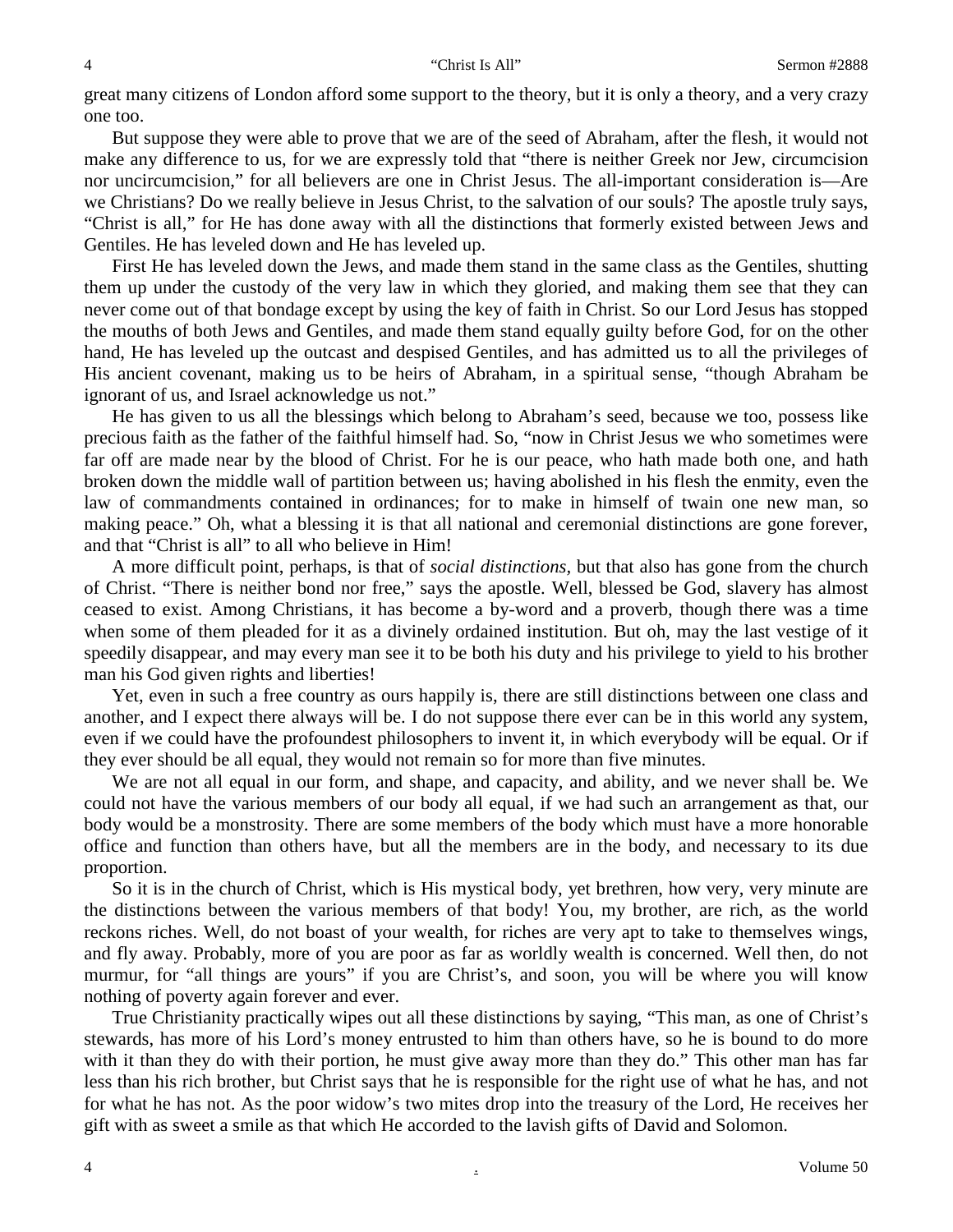#### Sermon #2888 "Christ Is All" Sermon #2888 "Sermon #2888" Sermon #2888 "Sermon #2888" S

In His church, Christ teaches us that if we have more than others, we simply hold it in trust for those who have less than we have, and I believe that some of the Lord's children are poor in order that there may be an opportunity for their fellow Christians to minister to them out of their abundance. We could not prove our devotion to Christ, in practical service such as He best loves, if there were not needy ones whom we could succor and support.

Our Lord has told us how He will say, in the great day of account, "I was an hungered, and ye gave me meat," but that could not be the case if there were not one of the least of His brethren, who was hungry, and whom we could feed for His sake. "I was thirsty, and ye gave me drink." But He could not say that if none of His poor brethren were thirsty. "I was sick, and ye visited me." So, there must be sick saints to be visited, and cases of distress, of various kinds, to be relieved, otherwise, there could not be the opportunity of practically proving our love to our Lord.

In the church of Christ, it ought always to be so, brethren, we should love each other with a pure heart fervently, we should bear each other's burdens, and so fulfill the law of Christ, and we should care for one another, and seek, as far as we can, to supply one another's needs. The rich brother must not exalt himself above the poor one, nor must the poor Christian envy his richer brethren and sisters in Christ, for in Him, all these distinctions are obliterated, and we sit down at His table, as members of the one family of which He is the glorious and ever-living Head, and we dwell together in unity, praising Him that national, ceremonial, and social distinctions have, for us, all passed away, and that "Christ is all, and in all."

**II.** Possibly, I have taken up too much of our time in describing what is obliterated from the old creation, so now, I will try more briefly to show you WHAT TAKES ITS PLACE IN THE CREATION, "Christ is all, and in all."

First, *Christ is all our culture*. Has Christianity wiped out that grand name, "Greek"? Yes, in the old meaning of it, and in some senses, it is a great pity that it is gone, for the Greek was a cultured man, the Greek's every movement was elegance itself, the Greek was the standard of classic beauty and eloquence, but Christianity has wiped all that out, and written in its place, "Christ is all." And brethren, the culture, the gracefulness, the beauty, the comeliness, the eloquence—in the sight of the best Judge of all those things, namely, God, the ever-blessed—which Christ gives to the true Christian, is better than all that Greek art or civilization ever produced, so we may cheerfully let it all go, and say, "Christ is all."

Next, *Christ is all our revelation.* There was the "Jew"—he was a fine fellow, and there is still much to admire in him. The Semitic race seems to have been specially constituted by God for devout worship, and the Jew, the descendant of believing Abraham, is still a firm believer in one part of God's Word, he is, spiritually, a staunch Conservative in that matter, the very backbone of the world's belief. Alas, that his faith is so incomplete, and that there is mingled with it so much tradition received from his fathers!

Will you wipe out that name, "Jew"? Yes, because we, who believe in Jesus, glory in Him even as the Jew gloried in having received the oracles of God. Christ is "the Word of God" incarnate and all the divine revelation is centered in Him, and we hold fast the eternal verities which have been committed unto us, because of the power of Christ that rests upon us.

Then next, *Christ is all our ritual*. There is no "circumcision" now. That was the special mark of those who were separated from all the rest of mankind, they bore in their body undoubted indications that they were set apart to be the Lord's peculiar possession. Someone asks, "Will you do away with that distinguishing rite?" Yes, we will, for in Christ every true Christian is set apart unto God, marked as Jesus Christ's special separated one by the circumcision made without hands.

Further, *Christ is all our simplicity*. Here is a man, who says that "uncircumcision" is his distinguishing mark, and adds, "I am not separated or set apart from others, as the so-called 'priest' is, I am a man among my fellow men. Wherever I go, I can mingle with others, and feel that they are my brethren. I belong to the 'uncircumcision.' Will you rule that out?" Yes, we will, because we have in Christ, all that uncircumcision means, for he who becomes a real Christian is the truest of all men, he is the most free from that spirit which says, "Stand by yourself, come not near me; for I am holier than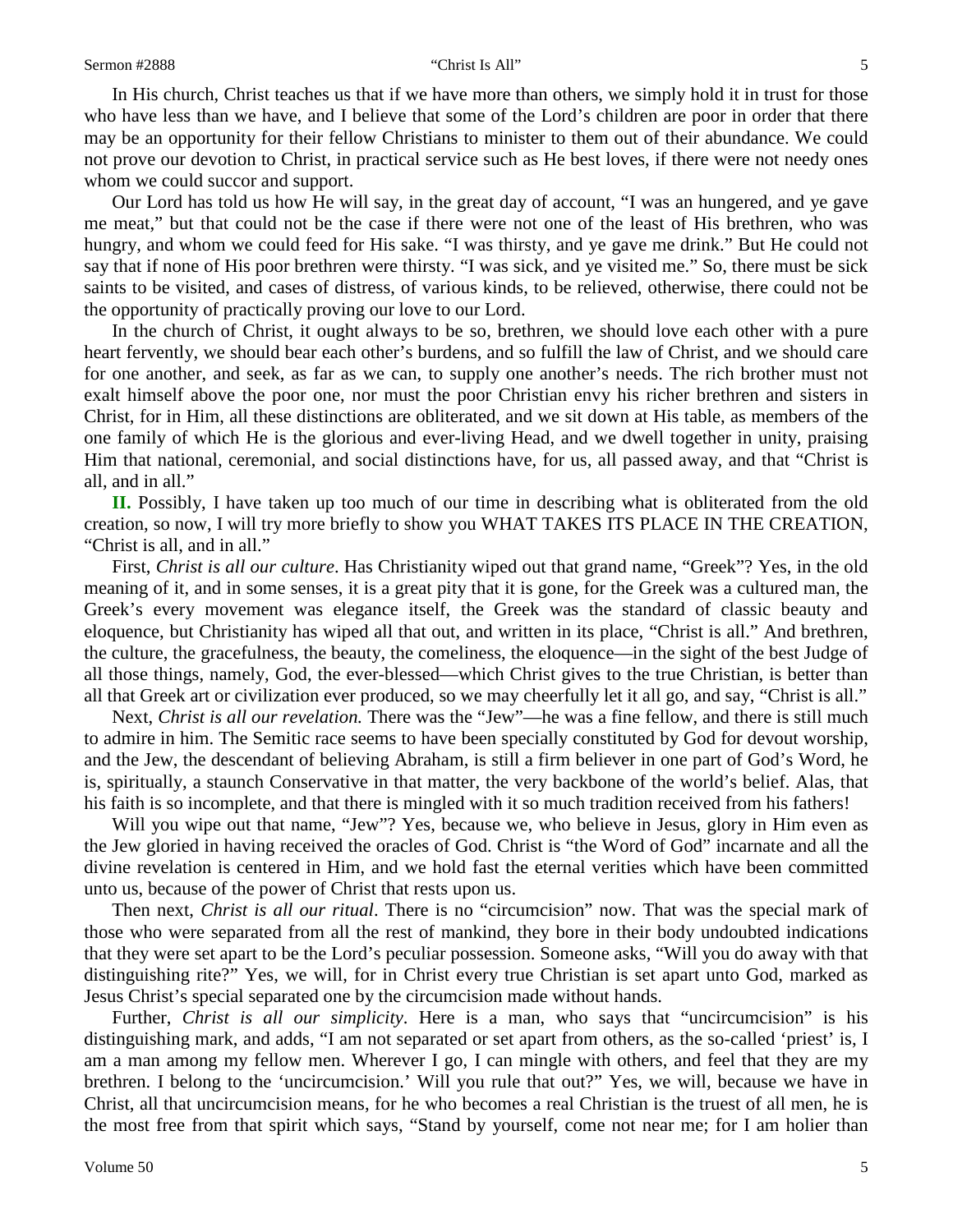thou." He is the true philanthropist, the real lover of men, even as Christ was. He was no separatist, in the sense in which some use that word. He went to a wedding feast, He ate bread in the house of a publican, and a woman of the city, who was a sinner, was permitted to wash His feet with her tears. He mingled with the rest of mankind, and "the common people heard him gladly," and He would have us to be as He was, the true Man among men, the great Lover of our race.

Once more, *Christ is all our natural traditions, and our unconquerableness and liberty*. Here is "the rude barbarian," as the poet calls him, he says, "I shall never give up the free, manly life that I have lived so long. By my unshorn beard," for that is the meaning of the term Barbarian, "I swear it shall be so." "By the wild steppes and wide plains, over which I roam unconquerable," says the Scythian, "I will never bend to the conventionalities of civilization, and be the slave of your modern luxuries."

Well, it is almost a pity to have done with Barbarians and Scythians, in this sense, for there is a good deal about them to be commended, but we must wipe them all out. If they come into the church of Christ, He must be "all, and in all," because everything that is manly, everything that is natural, everything that is free, everything that is bold, everything that is unconquerable will be put into them if "Christ is all" to them. They will get all the excellences that are in that freedom, without the faults appertaining to it.

Further, *"Christ is all" as our Master, if we be "bond."* I think I see, in the great assembly at Colosse which Paul addressed, one who said, "But I am a bond slave, a man bought me at the auction mart, and here on my back, are the marks of the slave holder's lash." And I think I hear him add, "I wish that disgrace could be wiped out." But Paul says, "Brother, it *is* wiped out, you are no bond slave, really, for Christ has made you free."

Then the great apostle of the Gentiles comes, and sits down by his side and says to him, "The church of Christ has absorbed you, brother, by making us all like you, for we are all servants of one Master, and look," says Paul, as he bares his own back, and shows the scars from his repeated scourgings, "from henceforth let no man trouble me, for I bear in my body the marks of the Lord Jesus." "And so," he says laying his hand on the poor Christian slave, "I, Paul, the slave of Jesus Christ, share your servitude, and with me you are Christ's free man."

Lastly, *Christ is our Magna Charta, yea, our liberty itself if we be "free."* Here comes the free man, who was born free. Shall that clause stand, "neither bond nor free"? Oh, yes, let it stand, but not so stand that we glory in our national freedom, for Christ has given us a higher freedom. I may slightly alter the familiar couplet, and say—

### *"He is the free man whom THE LORD makes free, And all are slaves beside."*

Oh, what multitudes of people in London are slaves—miserable slaves to the opinions of their neighbors—slaves to the caprice of Mrs. Grundy—slaves to "respectability!" Some of you dare not do a thing that you know to be right, because somebody might make a remark about it. What are you but slaves? Ay, and there are slaves in the pulpit, every Sunday, who dare not speak the truth for fear somebody should be offended, and there are also slaves in the pews, and slaves in the shops, and slaves all around.

What a wretched life a slave lives! Yet, till you become a Christian, and know what it is to wear Christ's bonds about your willing wrists, you will always feel the galling fetters of society, and the bonds of custom, fashion, or this or that. But Jesus makes us free with a higher freedom, so we wipe out the mere terrestrial freedom, which is too often only a sham, and we write, "Christ is all."

So to conclude, remember that if you have Christ as your Savior, you do not need anybody else to save you. I see an old gentleman over there in Rome, with a triple crown on his head. We do not want him, for "Christ is all." He says that he is the vicegerent of God, that is not true, but if it were, it would not matter, for "Christ is all," so we can do without the Pope.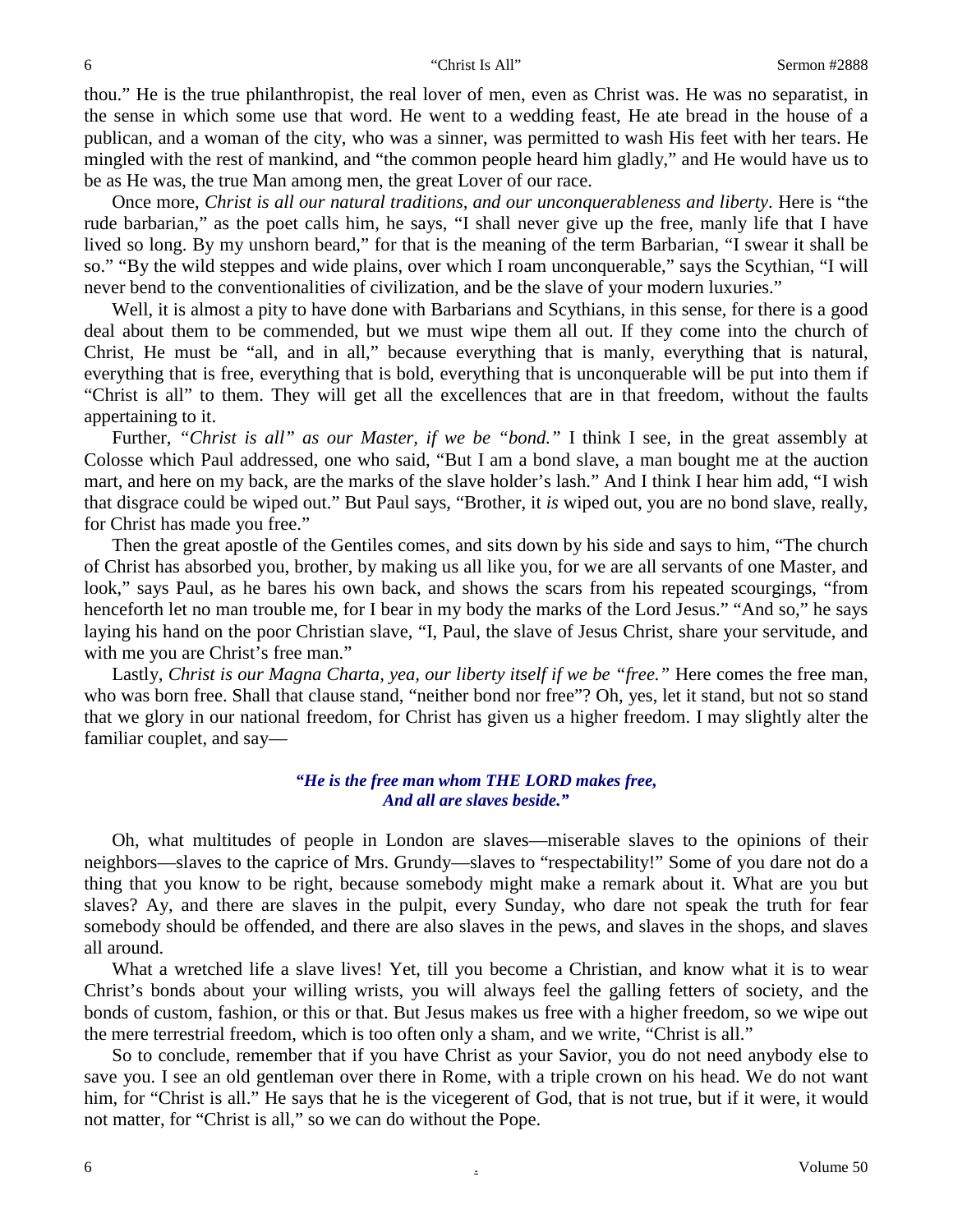#### Sermon #2888 "Christ Is All" 7

Then I see another gentleman, with an all-round dog collar of the Roman kennel type, and he tells me that if I will confess my sins to him as the priest of the parish, he can give me absolution, but seeing that "Christ is all," we can do without that gentleman as well as the other one, for anything that is over and above "all" must be a superfluity, if nothing worse. So is it with everything that is beside or beyond Christ, faith can get to Christ without Pope or priest. Everything that is outside Christ is a lie, for "Christ is all." All that is true must be inside Him, so we can do without all others in the matter of our soul's salvation.

But supposing that we have not received Christ as our Savior, then how unspeakably poor we are! If we have not grasped Christ by faith, we have not laid hold of anything, for "Christ is all," and if we have not Him who is all, we have nothing at all. "Oh!" says one, "I am a regular chapel goer." Yes, so far so good, but if you have not Christ, you have nothing, for "Christ is all." "But I have been baptized," says another. Ah! but if you have not savingly trusted in Christ, your baptism is only another sin added to all your others. "But I go to communion," says another. So much the worse for you if you have not trusted in Christ as your Savior.

I wish I could put this thought into the heart of everyone here who is without Christ—nay, I pray the Holy Spirit to impress this thought upon your heart—if you are without Christ, you are without everything that is worth having, for "Christ is all."

But Christians, I would like to make your hearts dance by reminding you that if you have Christ as your Savior, you are rich to all the intents of bliss, for you have "all" that your heart can wish to have. Nobody else can say as much as that, the richest man in the world has only got something, though the something may be very great. Alexander conquered one world, but you, believer, in getting Christ as yours, have this world and also that which is to come, life and death, time and eternity. Oh, revel in the thought that, as Christ is yours, you are rich to an infinity of riches, for "Christ is all."

Now, if Christ really is yours, and as Christ is all, then love Him, honor Him, and praise Him. Mother, what were you doing this afternoon? Pressing that dear child of yours to your bosom and saying, "She is my all"? Take back those words, for they are not true. If you love Christ, He is your all, and you cannot have another "all."

Someone else has one who is very near and very dear. If you are that someone else and you have said in your heart, "He is my all," or "She is my all," you have done wrong, for nothing and no one but Christ must be your "all." You will be an idolater, and you will grieve the Holy Spirit, if anything, or anyone, except Christ, becomes your "all."

You who have lately lost your loved ones, and you, who have been brought low by recent losses in business, are you fretting over your losses? If so, remember that you have not lost your "all." You still have Christ, and He is "all." Then, what have you lost? Yes, I know that you have something to grieve over, but after all, your "light affliction, which is but for a moment, works for you a far more exceedingly and eternal weight of glory," therefore, comfort yourself with this thought—"I have not really lost anything, for I still have all." When you have all things, find Christ in all, and when you have lost all things, then find all things in Christ. I do not know, but I think that the latter is the better of the two.

Now, if Christ be all, then, beloved brethren and sisters, let us live for Him. If He is all, let us spend our strength, and be ready to lay down the last particle of it that we have, and to die for Him, and then let us, whenever we need anything, go to Him for it, for "Christ is all." Let us draw upon this bank, for its resources are infinite, we shall never exhaust them.

Lastly, and chiefly, let us send our hearts right on to where He is. Where our treasure is, there should our hearts be also. Come, my heart, up and away! What have you here that can fill you? What have you here that can satisfy you? Plume your wings, and be up and away, for there is your roosting place, there is the tree of life which never can be felled. Up and away, and build there forever! The Lord help each one of you to do so, for Jesus' sake! Amen.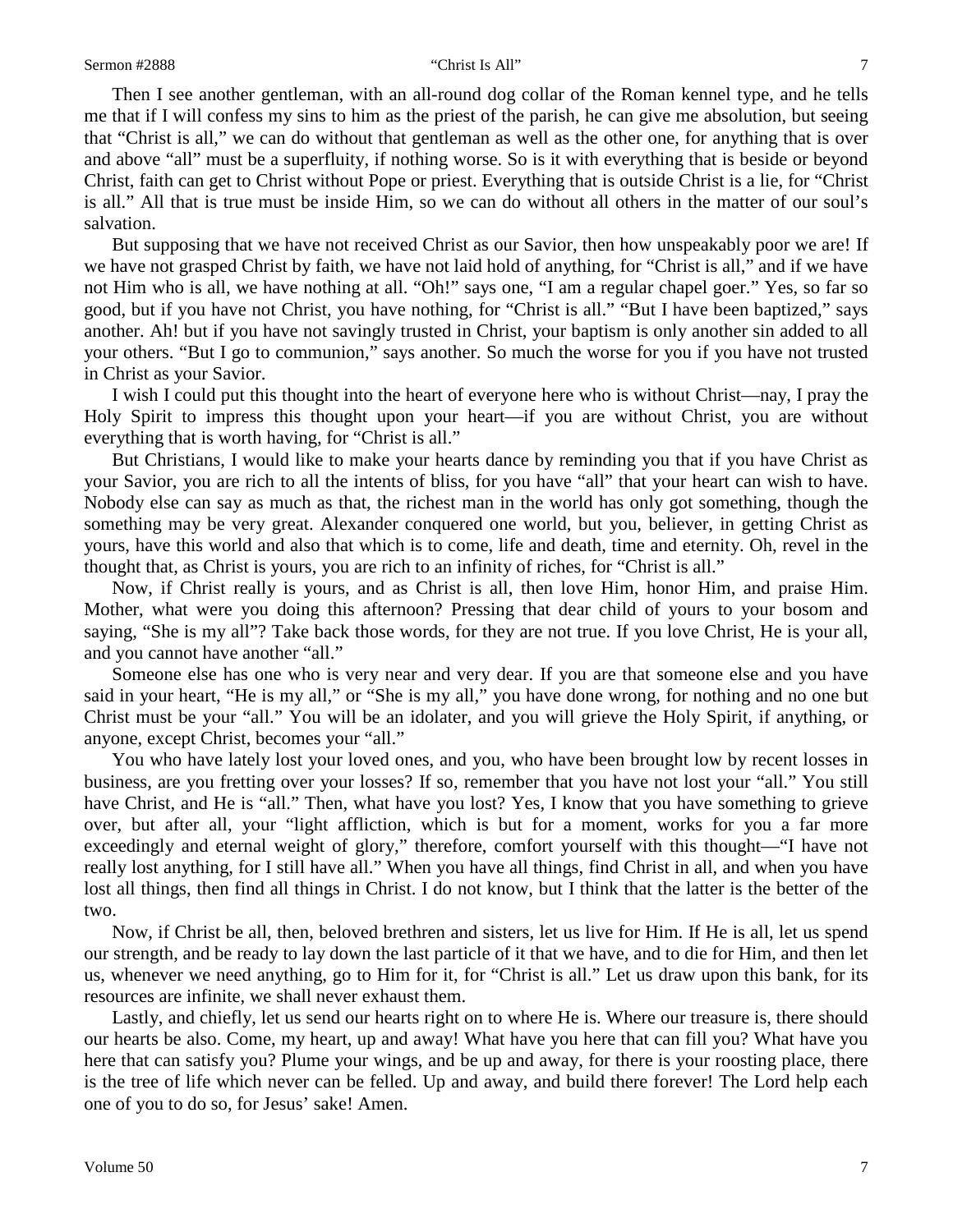#### **EXPOSITION BY C. H. SPURGEON**

### *ISAIAH 43:1-25*

**Verse 1.** *But now thus saith the LORD that created thee, O Jacob, and he that formed thee, O Israel, Fear not: for I have redeemed thee, I have called thee by thy name; thou art mine.*

I cannot pause to comment upon each of the precious sentences here, but every word is full of marrow and fatness. Ask the Lord to enable you to feed upon each sentence as it passes before your mind.

**2-5.** *When thou passest through the waters, I will be with thee; and through the rivers, they shall not flow over thee: when thou walkest through the fire, thou shalt not be burned; neither shall the flame kindle upon thee. For I am the LORD thy God, the Holy One of Israel, thy Saviour: I gave Egypt for thy ransom, Ethiopia and Seba for thee. Since thou wast precious in my sight, thou hast been honorable, and I have loved thee: therefore will I give men for thee, and people for thy life. Fear not: for I am with thee:*

That always seems to me to be the master consolation, "I am with thee." What more does the most troubled heart need than God's presence?

**5.** *I will bring thy seed from the east, and gather thee from the west;*

O church of God, your elect members shall all, in due time, be fetched in, however far they may have wandered!

**6-7.** *I will say to the north, Give up; and to the south, keep not back: bring my sons from far, and my daughters from the ends of the earth; even every one that is called by my name: for I have created him for my glory, I have formed him; yea, I have made him.*

And that in a double sense, for God's people are twice made—made first in creation, but marred by the fall, and then new-made as "new creatures in Christ Jesus."

**8.** *Bring forth the blind people that have eyes, and the deaf that have ears.*

There are plenty of them, for our proverb is true, "There are none so blind as those that will not see, and none so deaf as those that will not hear." But even to such people as these God makes His appeal.

**9.** *Let all the nations be gathered together, and let the people be assembled: who among them can declare this, and shew us former things? let them bring forth their witnesses, that they may be justified: or let them hear, and say, It is truth.*

God challenges all the false gods and their worshippers to produce a single fulfilled prophecy—to show one instance in which they have truly and correctly foretold any event or a chain of events, but all JEHOVAH's prophecies have been fulfilled, or will be, in due season.

**10-13.** *Ye are my witnesses, saith the LORD, and my servant whom I have chosen: that ye may know and believe me, and understand that I am he: before me there was no God formed, neither shall there be after me. I, even I, am the LORD; and beside me there is no Saviour. I have declared, and have saved, and I have shewed, when there was no strange god among you: therefore ye are my witnesses, saith the LORD, that I am God. Yea, before the day was I am he; and there are none that can deliver out of my hand: I will work, and who shall let it?*

It is a great blessing to know that the Lord is God, and not merely to know that as a matter of fact, but to feel it, to realize it, and to trust in God and act towards Him conscious that He, and He alone, is the living and true God.

**14-17.** *Thus saith the LORD, your redeemer, the Holy One of Israel; For your sake I have sent to Babylon, and have brought down all their nobles, and the Chaldeans, whose cry is in the ships. I am the LORD, your Holy One, the creator of Israel, your King. Thus saith the LORD, which maketh a way in the sea, and a path in the mighty waters; which bringeth forth the chariot and horse, the army and the power; they shall lie down together, they shall not rise: they are extinct, they are quenched as tow.*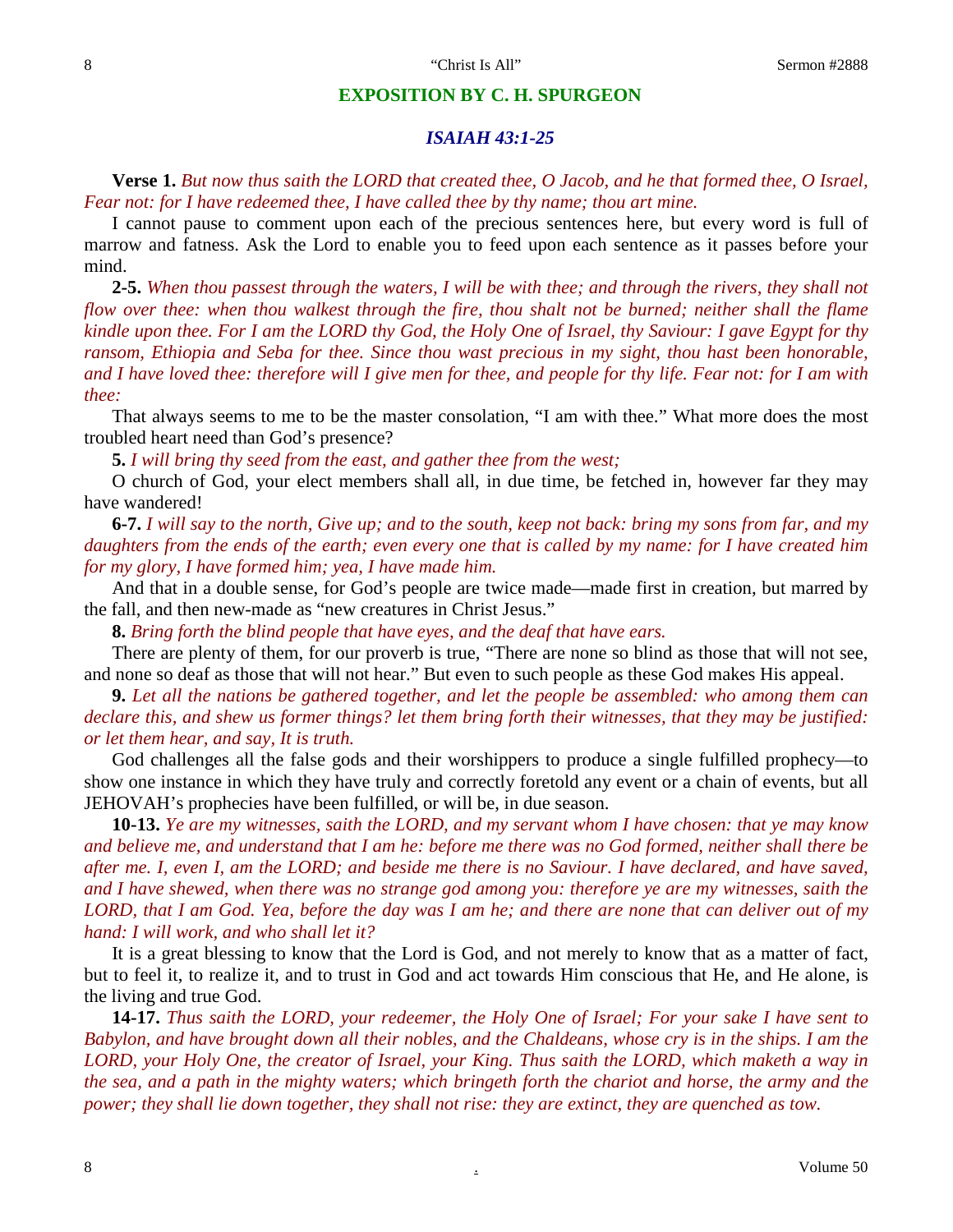You know what happened to the army of Sennacherib when it came against Jerusalem. Horses and chariots were there in vast numbers, and all the pomp and pageantry of a vast host of armed men, but they slept their last sleep, from which they never rose again, when the angel of the Lord flew through their ranks. So was it with Babylon itself. When the set time came, that long established empire, with its colossal power, was swept away like a vision of the night. It blazed like tow, and then was quenched forever. What cannot God do for His people when He lifts up His almighty arm?

**18.** *Remember ye not the former things, neither consider the things of old.*

For something better, is going to be done in the future than all that God has done in the past. He will eclipse all His previous achievements, and outdo the mightiest of His own miracles.

**19-20.** *Behold, I will do a new thing; now it shall spring forth; shall ye not know it? I will even make a way in the wilderness, and rivers in the desert. The beast of the field shall honor me,—*

As it slakes its thirst at an unwonted spring—

**20.** *The dragons and the owls:*

Alarmed and startled, as God's people pass by on their way to the land which God would give them—

**20-22.** *Because I give waters in the wilderness, and rivers in the desert, to give drink to my people, my chosen. This people have I formed for myself; they shall shew forth my praise.* 

*But thou hast not called upon me, O Jacob;*

Have any of you restrained prayer of late? Has your path to the mercy seat been but little trodden? Then listen to God's gentle rebuke, "Thou hast not called upon me, O Jacob;"—

**22.** *But thou hast been weary of me, O Israel.*

Weary of God! Have any of us grown weary of fellowship with Him, weary of His truth, weary of His day, weary of His service? Oh, what strange ingratitude this is on our part!

**23.** *Thou hast not brought me the small cattle of thy burnt offerings; neither hast thou honoured me with thy sacrifices.*

There are some of God's people, at any rate, who forget to offer their sacrifices to God. If they do love Christ at all, their love is not practical, not self-sacrificing, it does not lead them to bring love gifts to Him.

**23.** *I have not caused thee to serve with an offering, nor wearied thee with incense.*

"I have made no irksome tax of it. I have not demanded anything of you. I have left it to your own free will to give according as your love suggests."

**24.** *Thou hast bought me no sweet cane with money, neither hast thou filled me with the fat of thy sacrifices: but—*

Alas! instead of good, there has been evil.

**24.** *Thou hast made me to serve with thy sins,—*

What! made God our servant, when we ought to have served Him? Alas! I fear it is often so even with some of His own people.

**24.** *Thou hast wearied me with thine iniquities.*

O sirs, how sad it is when God's people are weary of Him and He is weary of them! What shall we read after this? Surely the next sentence will be a thunderclap, and a lightning flash will blaze out of the sacred page! Listen, and be amazed at the mercy of the Lord.

**25.** *I, even I, am he that blotteth out thy transgressions for mine own sake, and will not remember thy sins.*

What a blessed God to deal so graciously with His ungrateful erring people!

## **HYMNS FROM "OUR OWN HYMN BOOK"—136 (SONG 1), 738, 732**